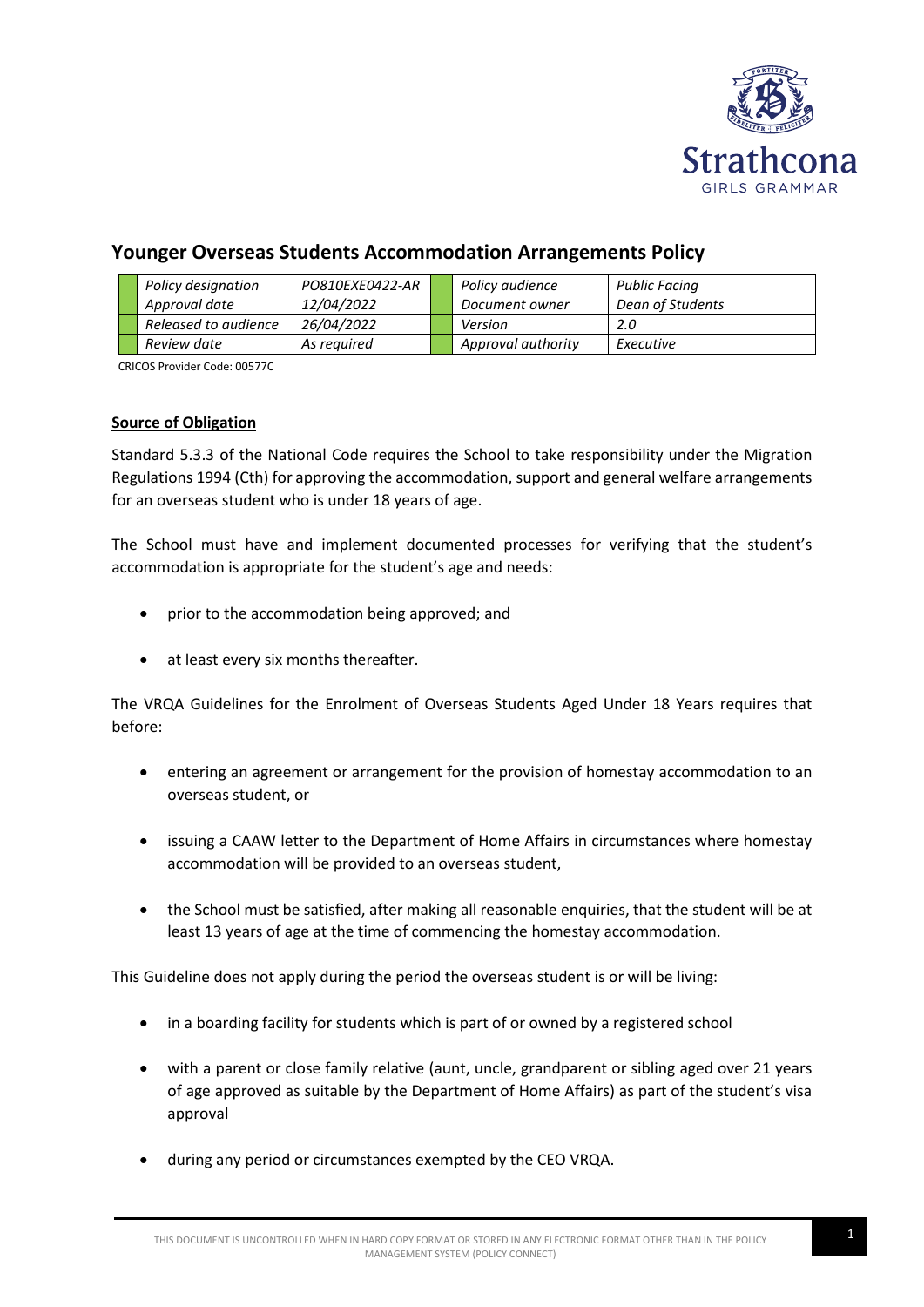

# **VRQA Guidelines on Homestay Accommodation for Overseas Students**

The requirements outlined in this Policy comply with the VRQA Guidelines for the Enrolment of Overseas Students Aged Under 18 Years that include guidelines relating to the "Minimum age of 13 for enrolment of an overseas student in homestay accommodation" and "Student accommodation minimum standards".

#### **Strathcona's Policy**

It is the School's policy to assess younger overseas students' accommodation arrangements through:

- physical site visits
- student interviews

# **Approval of Accommodation**

A younger overseas student's accommodation must be approved by the School prior to the student residing at the accommodation.

The student's accommodation must be:

- suitable to reside in
- a safe, supportive and welcoming environment
- kept clean and tidy
- able to access a shared bathroom or private bathroom
- able to access a form of heating in the winter and a form of cooling in summer
- secure with locks on bedroom and bathroom doors
- child safe with all adult residents holding a valid WWCC card
- appropriately insured

For homestay accommodation to be approved as suitable accommodation for our younger overseas students to reside in, the School completes the **Overseas Student Welfare and Accommodation Assessment Form**.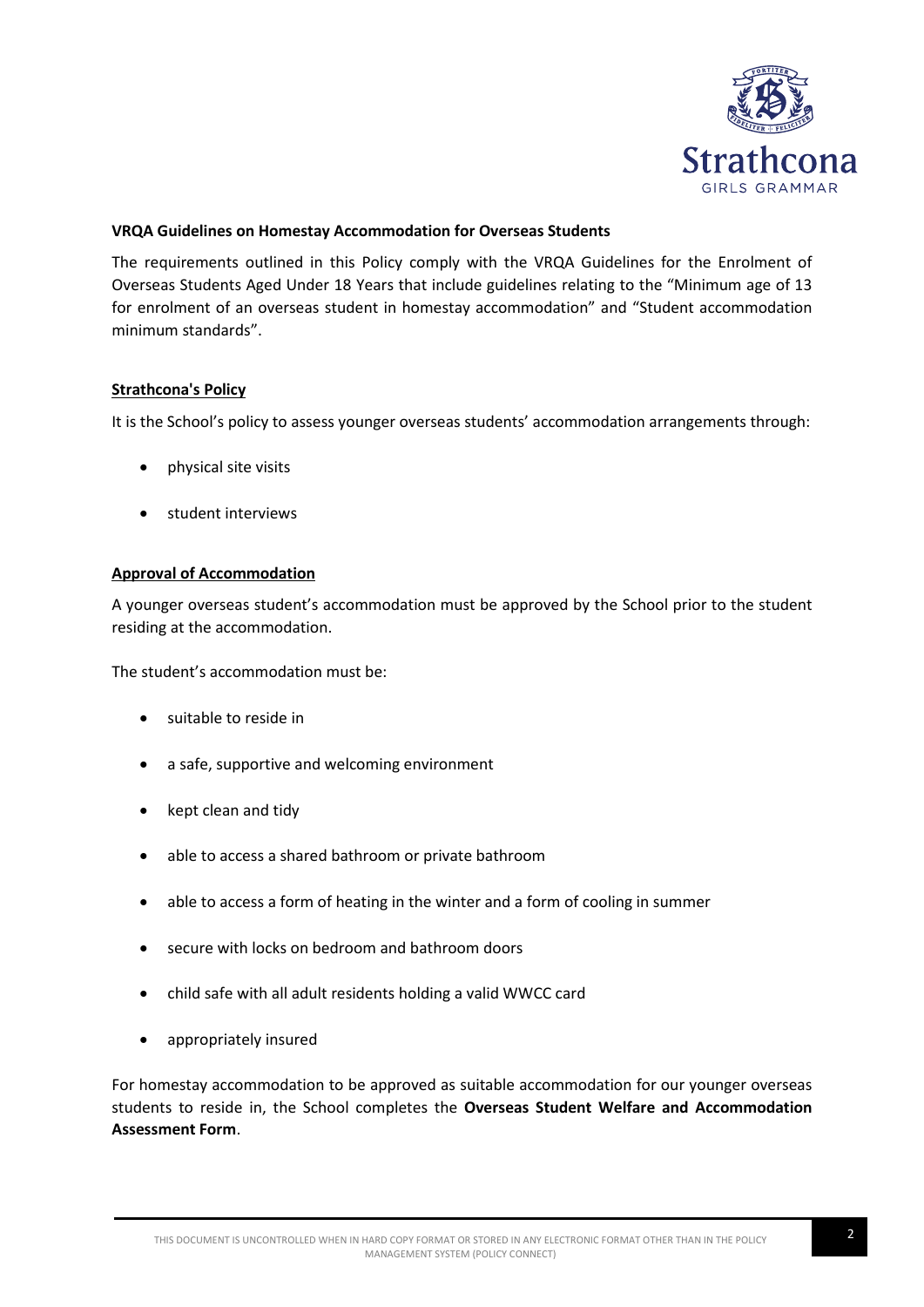

It is the School's policy that to be eligible for a homestay arrangement, the overseas student must be at least 13 years of age at the time of commencing the homestay accommodation.

The School conducts a site visit to inspect the premises where an overseas student is residing prior to the student's placement, and at least every six months, to verify that it is appropriate for the overseas student's age and needs. This process also includes consultation with the student about their experience in the accommodation to date.

#### **Homestay Requirements**

For homestays to be approved by the School, the homestay must:

- sign a written agreement with the School
- have a safe, secure, private bedroom for the student's sole use that is appropriate to the age and needs of the student with suitable storage space for clothes, personal effects and study materials, and suitable facilities including a desk, a chair and adequate lighting for study purposes
- be clean and have appropriate furnishings suitable for a family and students
- include access to a shared or private bathroom, with reasonable time allowed for showers
- include access to kitchen, living areas, laundry facilities and shared areas of the home
- have some form of heating in winter, if required, and some means of cooling in summer
- provide students with any keys, alarms or passwords required to have free access to the homestay residence.

Additionally, the School must:

- have appropriate processes for recruitment and screening homestay families
- ensure that all adults residing at any homestay premises have current Working with Children Check as required by the appropriate state/territory regulatory body
- provide the homestay provider with appropriate information regarding their responsibilities and emergency contact details for both the School and the parents of the student
- have processes to verify that the accommodation is appropriate to the student's age and needs prior to the placement, and at least every six months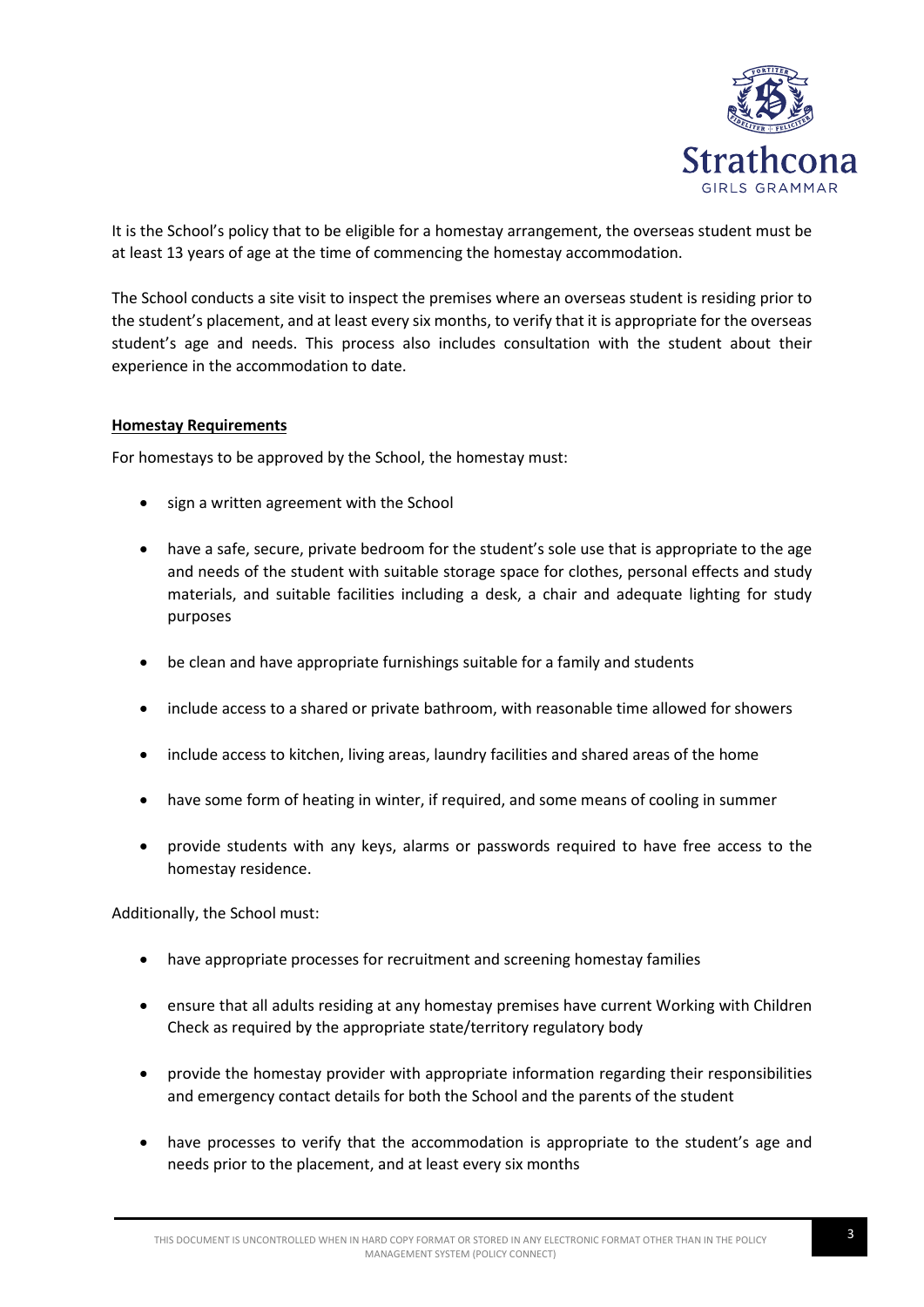

- verify the suitability of the homestay accommodation through a site visit (unless the particular homestay has been verified by a site visit in relation to another student in the previous three months)
- conduct assessments of the homestay with access to all areas of the homestay premises for the purposes of checking compliance with the homestay standards required by the School
- ensure that each Host Family has appropriate insurance policy cover for students residing in their home
- ensure that there is regular training for each Host Family
- ensure that there is a 24-hour emergency number that all stakeholders can contact in the event of an emergency
- maintain regular contact with the Host Family, students and School staff as required.

#### **Host Family Requirements**

The School requires each Host Family to agree to a number of requirements prior to hosting a younger overseas student. A Host Family is required to:

- provide a safe and welcoming homestay family environment that will encourage students to experience life as a member of the family and, where suitable, include students in familyrelated activities
- provide an orientation within the family home, the use of facilities and security. This should include household protocols and safety rules about access and the use of shared areas or facilities such as swimming pools, internet, telephone, mealtimes, visitors and appropriate times to return home during the week and on weekends
- orientate students to the local area including public transport and getting to and from the School, the location of the shops, doctors or medical facilities and recreation areas
- ensure that the student is aware of emergency numbers including 000, the location of police stations and Australian laws pertaining to under 18 year olds
- ensure that the student is appropriately supervised at all times throughout the duration of residing in the homestay including:
	- maintaining suitable supervision of students outside of school hours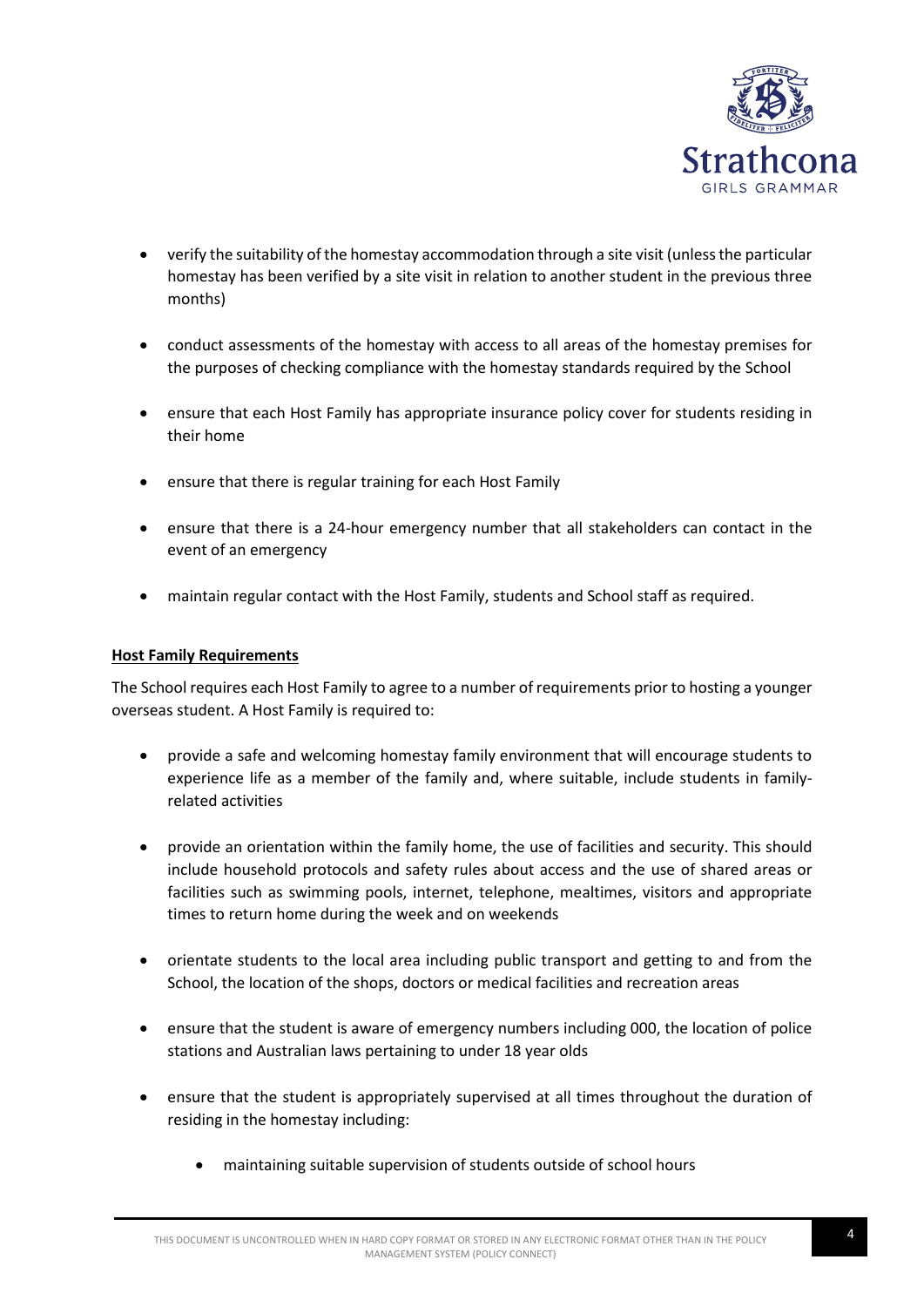

- monitoring the student's general welfare including the student's social activities
- attend interviews with School staff at enrolment, parent meetings and as required by the School
- contact the School regarding any student welfare, academic progress and attendance issues
- assist and support the student's attendance at the School and support the completion of homework assignments where required
- assist the student to access any necessary medical, dental, hospital or other health-related services, including making appointments and, where necessary, accompany the student to those appointments and if required advise the School of any medical issues.

#### **Host Family to Notify the School**

A Host Family must notify the School at least two weeks in advance, or as soon as practicable, of any change of circumstances, including:

- if the Host Family proposes to materially change the homestay residence in a way that will affect their ability to meet the homestay residence requirements
- if the Host Family is temporarily unable to provide accommodation or suitable supervision for periods of holidays or other periods
- if the Host Family intends to change address or contact details
- if the student fails to reside in their approved address at all times or intends to move.

# **If an Overseas Student Turns 18**

If an overseas student turns 18 while enrolled at the School, the School's Confirmation of Appropriate Accommodation and Welfare (CAAW) responsibility will cease.

Additionally, the requirements under Standard 5 of the National Code and this policy will no longer apply.

If an overseas student turns 18 while enrolled in the final period of their course, the School may decide to apply a condition on their enrolment in the course, requiring the overseas student to continue to reside in the approved accommodation until the completion of the course. This will be made clear in an amended and signed written agreement or enrolment contract.